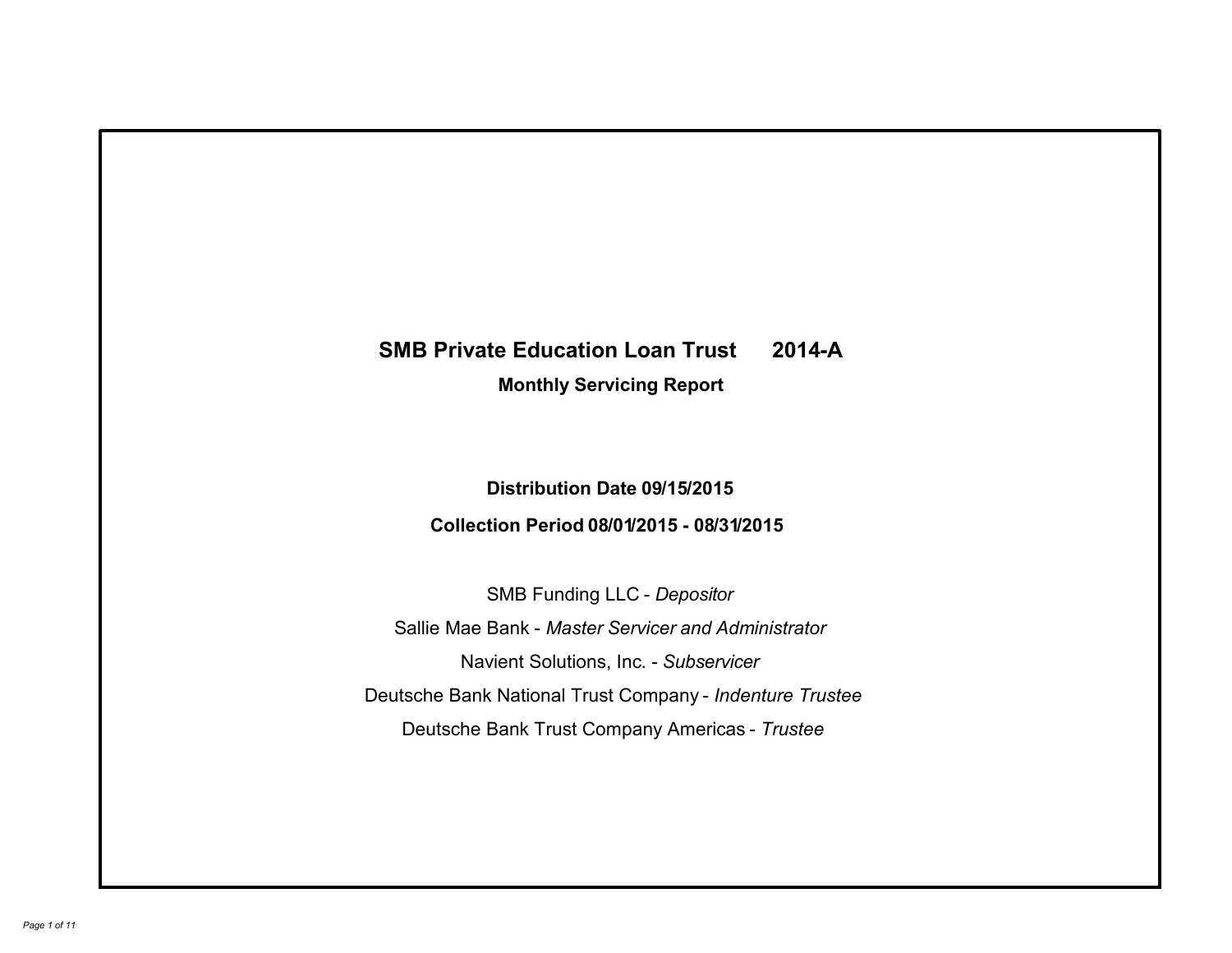| I.          | <b>Deal Parameters</b>                                         |                                                 |    |                |                |                |                |                |                       |
|-------------|----------------------------------------------------------------|-------------------------------------------------|----|----------------|----------------|----------------|----------------|----------------|-----------------------|
| А           | <b>Student Loan Portfolio Characteristics</b>                  |                                                 |    |                | 08/07/2014     |                | 07/31/2015     |                | 08/31/2015            |
|             | <b>Principal Balance</b><br>Interest to be Capitalized Balance |                                                 | \$ | 361,523,983.59 | \$             | 343,668,143.02 | \$             | 341,119,474.93 |                       |
|             |                                                                |                                                 |    |                | 17,313,307.43  |                | 18,149,035.40  |                | 18,658,419.53         |
|             | Pool Balance                                                   |                                                 |    | \$             | 378,837,291.02 | \$             | 361,817,178.42 | \$             | 359,777,894.46        |
|             | Weighted Average Coupon (WAC)                                  |                                                 |    |                | 7.81%          |                | 7.75%          |                | 7.74%                 |
|             | Weighted Average Remaining Term                                |                                                 |    |                | 138.29         |                | 136.10         |                | 136.54                |
|             | Number of Loans                                                |                                                 |    |                | 33,555         |                | 31,367         |                | 31,190                |
|             | Number of Borrowers                                            |                                                 |    |                | 26,651         |                | 24,516         |                | 24,369<br>0.949689756 |
|             | Pool Factor                                                    |                                                 |    |                |                |                | 0.955072763    |                |                       |
|             |                                                                | Since Issued Total Constant Prepayment Rate (1) |    |                |                |                | 5.33%          |                | 5.44%                 |
| B           | <b>Debt Securities</b>                                         | <b>Cusip/Isin</b>                               |    |                |                | 08/17/2015     |                |                | 09/15/2015            |
|             | A1                                                             | 784456AA3                                       |    | \$             |                | 82,278,420.38  |                | \$             | 79,058,058.72         |
|             | A2A                                                            | 784456AB1                                       |    | \$             |                | 68,000,000.00  |                | \$             | 68,000,000.00         |
|             | A2B                                                            | 784456AC9                                       |    | \$             |                | 68,000,000.00  |                | \$             | 68,000,000.00         |
|             | A <sub>3</sub>                                                 | 784456AD7                                       |    | \$             |                | 50,000,000.00  |                | \$             | 50,000,000.00         |
|             | B                                                              | 784456AE5                                       |    | \$             |                | 36,000,000.00  |                | \$             | 36,000,000.00         |
|             | C                                                              | 784456AF2                                       |    | \$             |                | 42,000,000.00  |                | \$             | 42,000,000.00         |
|             |                                                                |                                                 |    |                |                |                |                |                |                       |
| $\mathsf C$ | <b>Certificates</b>                                            | <b>Cusip/Isin</b>                               |    |                |                | 08/17/2015     |                |                | 09/15/2015            |
|             | <b>Excess Distribution</b>                                     | 784456AG0                                       |    | \$             |                | 100,000.00     |                | \$             | 100,000.00            |
|             |                                                                |                                                 |    |                |                |                |                |                |                       |
| D           | <b>Account Balances</b>                                        |                                                 |    |                |                | 08/17/2015     |                |                | 09/15/2015            |
|             | Reserve Account Balance                                        |                                                 |    | \$             |                | 958,735.00     |                | \$             | 958,735.00            |
| Ε           | <b>Asset / Liability</b>                                       |                                                 |    |                |                | 08/17/2015     |                |                | 09/15/2015            |
|             | Overcollateralization Percentage *                             |                                                 |    |                |                | 15.90%         |                |                | 16.32%                |
|             | Specified Overcollateralization Amount *                       |                                                 |    | \$             |                | 108,545,153.53 |                | \$             | 107,933,368.34        |
|             | Actual Overcollateralization Amount *                          |                                                 |    | \$             |                | 57,538,758.04  |                | \$             | 58,719,835.74         |

\* Based on the Rated debt securities (Class A and Class B Bonds)

(1) Since Issued Total CPR calculations found in monthly servicing reports issued on or prior to September 15, 2015 originally included loans that were removed from the pool by the sponsor because they became ineligible for the pool between the cut-off date and settlement date. On October 5, 2015, Since Issued Total CPR calculations were revised to exclude these loans and all prior monthly servicing reports were restated. For additional information, see 'Since Issued CPR Methodology' found on page 11 of this report.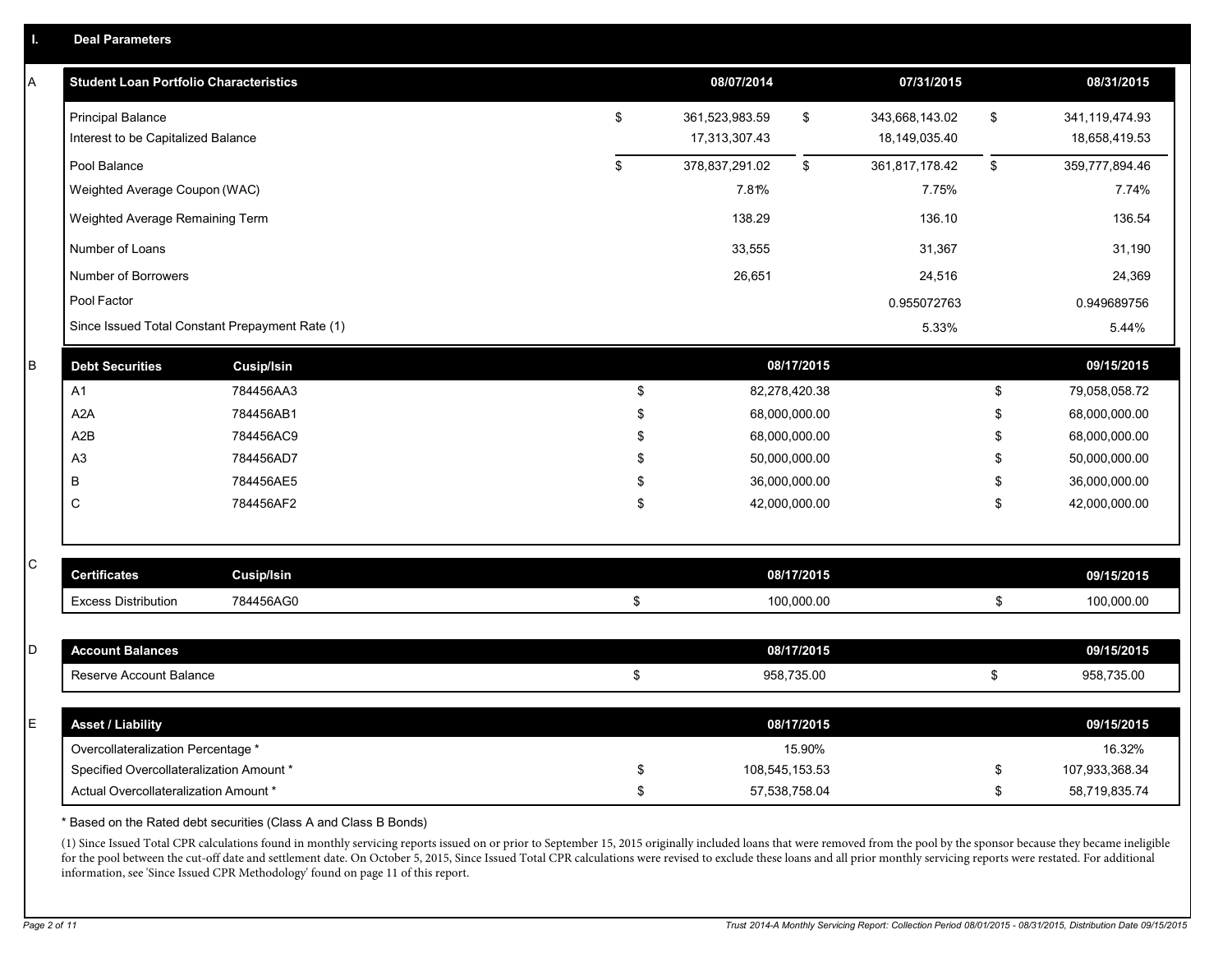### **II. 2014-A Trust Activity 08/01/2015 through 08/31/2015**

| Α | <b>Student Loan Principal Receipts</b>                           |    |              |  |
|---|------------------------------------------------------------------|----|--------------|--|
|   | <b>Borrower Principal</b>                                        |    | 2,836,267.18 |  |
|   | <b>Consolidation Activity Principal</b>                          |    | 0.00         |  |
|   | Seller Principal Reimbursement                                   |    | 0.00         |  |
|   | Servicer Principal Reimbursement                                 |    | 0.00         |  |
|   | Delinquent Principal Purchases by Servicer                       |    | 0.00         |  |
|   | <b>Other Principal Deposits</b>                                  |    | 0.00         |  |
|   | <b>Total Principal Receipts</b>                                  | \$ | 2,836,267.18 |  |
| в | <b>Student Loan Interest Receipts</b>                            |    |              |  |
|   | Borrower Interest                                                |    | 1,206,625.13 |  |
|   | <b>Consolidation Activity Interest</b>                           |    | 0.00         |  |
|   | Seller Interest Reimbursement                                    |    | 0.00         |  |
|   | Servicer Interest Reimbursement                                  |    | 0.00         |  |
|   | Delinquent Interest Purchases by Servicer                        |    | 0.00         |  |
|   | Other Interest Deposits                                          |    | 7,598.84     |  |
|   | <b>Total Interest Receipts</b>                                   | \$ | 1,214,223.97 |  |
| C | <b>Recoveries on Realized Losses</b>                             | \$ | 44,736.57    |  |
| D | <b>Investment Income</b>                                         |    | 415.46       |  |
| Ε | <b>Funds Borrowed from Next Collection Period</b>                |    | 0.00         |  |
| F | <b>Funds Repaid from Prior Collection Period</b>                 |    | 0.00         |  |
| G | <b>Loan Sale or Purchase Proceeds</b>                            |    | 0.00         |  |
| н | <b>Initial Deposits to Collection Account</b>                    |    | 0.00         |  |
|   | <b>Excess Transferred from Other Accounts</b>                    |    | 0.00         |  |
| J | <b>Borrower Benefit Reimbursements</b>                           |    | 0.00         |  |
| Κ | <b>Gross Swap Receipt</b>                                        |    | 0.00         |  |
| L | <b>Other Deposits</b>                                            | S  | 0.00         |  |
| M | <b>Other Fees Collected</b>                                      | \$ | 0.00         |  |
| N | <b>AVAILABLE FUNDS</b>                                           | \$ | 4,095,643.18 |  |
| O | Non-Cash Principal Activity During Collection Period             | \$ | 287,599.09   |  |
| P | Aggregate Purchased Amounts by the Depositor, Servicer or Seller | \$ | 0.00         |  |
| Q | Aggregate Loan Substitutions                                     | \$ | 0.00         |  |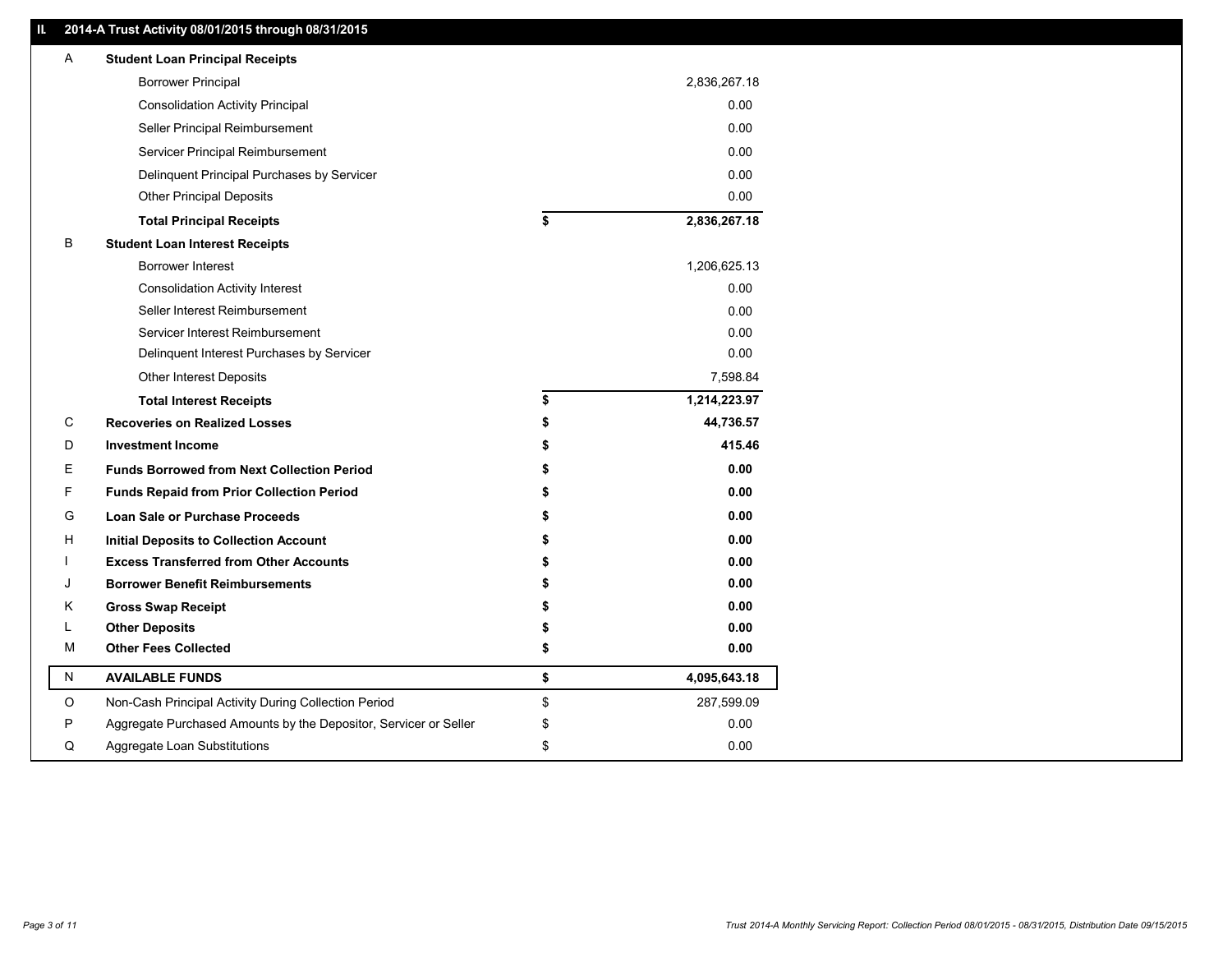|                   |                         | 08/31/2015               |         |                  | 07/31/2015     |                          |         |                  |                |
|-------------------|-------------------------|--------------------------|---------|------------------|----------------|--------------------------|---------|------------------|----------------|
|                   |                         | <b>Wtd Avg</b><br>Coupon | # Loans | <b>Principal</b> | % of Principal | <b>Wtd Avg</b><br>Coupon | # Loans | Principal        | % of Principal |
| <b>INTERIM:</b>   | <b>IN SCHOOL</b>        | 8.53%                    | 4,286   | \$42,034,642.56  | 12.323%        | 8.52%                    | 4,411   | \$43,512,810.33  | 12.661%        |
|                   | <b>GRACE</b>            | 8.27%                    | 2,430   | \$25,931,610.80  | 7.602%         | 8.29%                    | 2,391   | \$25,498,914.28  | 7.420%         |
|                   | <b>DEFERMENT</b>        | 8.52%                    | 765     | \$7,301,884.13   | 2.141%         | 8.52%                    | 688     | \$6,494,815.92   | 1.890%         |
| <b>REPAYMENT:</b> | <b>CURRENT</b>          | 7.46%                    | 22,126  | \$245,927,625.69 | 72.094%        | 7.46%                    | 22,294  | \$247,410,274.17 | 71.991%        |
|                   | 31-60 DAYS DELINQUENT   | 8.49%                    | 330     | \$3,809,860.52   | 1.117%         | 8.78%                    | 270     | \$3,414,947.12   | 0.994%         |
|                   | 61-90 DAYS DELINQUENT   | 8.79%                    | 121     | \$1,486,177.36   | 0.436%         | 8.78%                    | 112     | \$1,389,002.76   | 0.404%         |
|                   | 91-120 DAYS DELINQUENT  | 9.01%                    | 66      | \$656,772.22     | 0.193%         | 8.65%                    | 92      | \$957,250.52     | 0.279%         |
|                   | 121-150 DAYS DELINQUENT | 9.03%                    | 58      | \$549,918.73     | 0.161%         | 8.67%                    | 33      | \$372,331.85     | 0.108%         |
|                   | 151-180 DAYS DELINQUENT | 8.06%                    | 34      | \$372,911.02     | 0.109%         | 9.31%                    | 25      | \$202,264.31     | 0.059%         |
|                   | > 180 DAYS DELINQUENT   | 9.18%                    | 30      | \$254,535.91     | 0.075%         | 8.97%                    | 35      | \$332,936.72     | 0.097%         |
|                   | <b>FORBEARANCE</b>      | 7.93%                    | 944     | \$12,793,535.99  | 3.750%         | 8.08%                    | 1,016   | \$14,082,595.04  | 4.098%         |
| <b>TOTAL</b>      |                         |                          | 31,190  | \$341,119,474.93 | 100.00%        |                          | 31,367  | \$343,668,143.02 | 100.00%        |

Percentages may not total 100% due to rounding \*

**2014-A Portfolio Characteristics**

\*\* Smart Option Interest Only loans and \$25 Fixed Payment loans classified as in repayment whether student borrowers are in school, in grace, in deferment or required to make full principal and interest payments on their l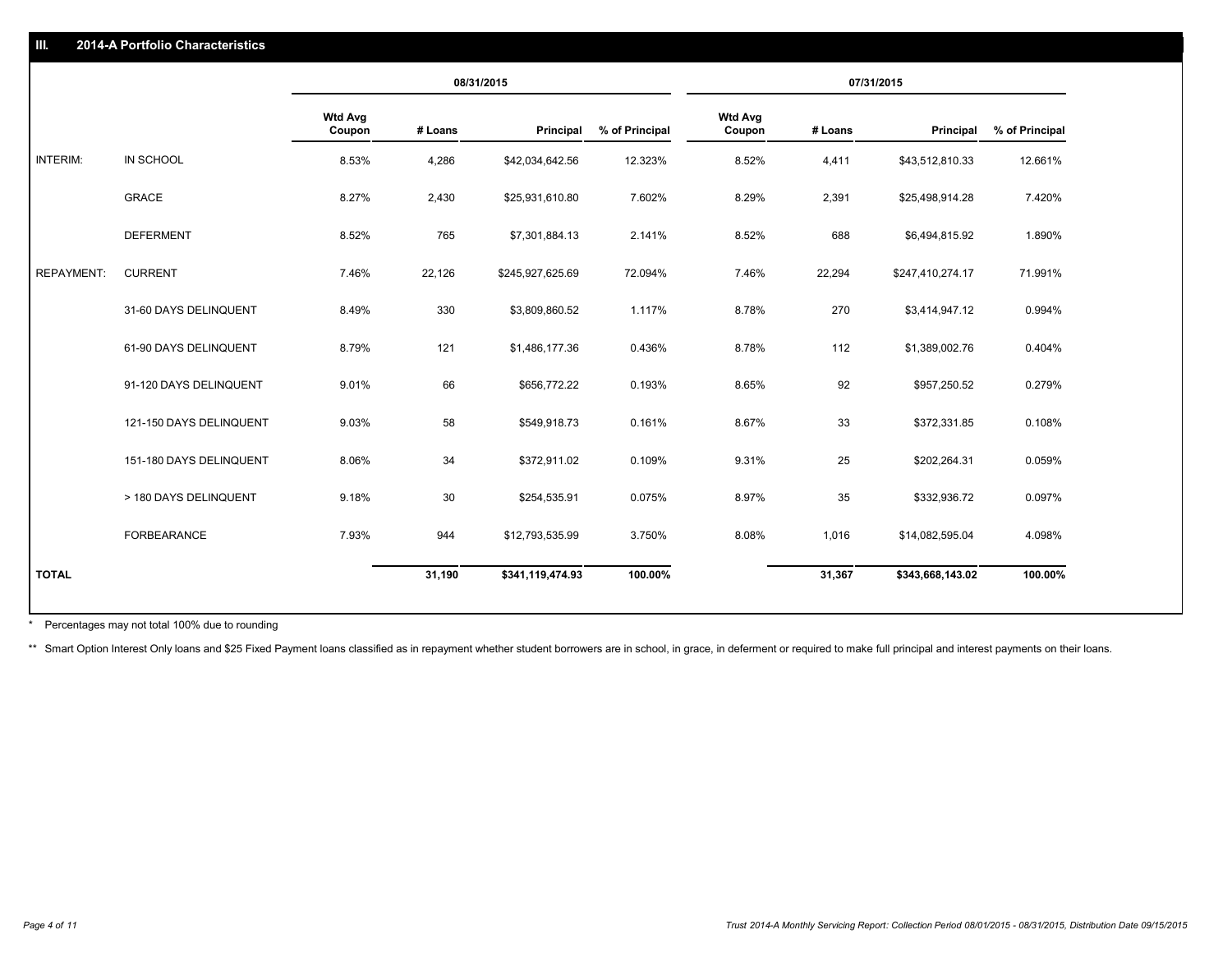|                                                         | 8/31/2015               | 7/31/2015      |
|---------------------------------------------------------|-------------------------|----------------|
| Pool Balance                                            | \$<br>359,777,894.46 \$ | 361,817,178.42 |
| Total # Loans                                           | 31,190                  | 31,367         |
| Total # Borrowers                                       | 24,369                  | 24,516         |
| Weighted Average Coupon                                 | 7.74%                   | 7.75%          |
| Weighted Average Remaining Term                         | 136.54                  | 136.10         |
| Percent of Pool - Cosigned                              | 93.6%                   | 93.6%          |
| Percent of Pool - Non Cosigned                          | 6.4%                    | 6.4%           |
| Borrower Interest Accrued for Period                    | \$<br>2,220,965.91\$    | 2,242,542.77   |
| <b>Outstanding Borrower Interest Accrued</b>            | \$<br>19,946,742.59 \$  | 19,425,574.44  |
| Gross Principal Realized Loss - Periodic                | \$<br>177,479.24 \$     | 740,105.22     |
| Gross Principal Realized Loss - Cumulative              | \$<br>1,378,717.43 \$   | 1,201,238.19   |
| Delinquent Principal Purchased by Servicer - Periodic   | \$<br>$0.00$ \$         | 0.00           |
| Delinquent Principal Purchased by Servicer - Cumulative | \$<br>0.00S             | 0.00           |
| Recoveries on Realized Losses - Periodic                | \$<br>44,736.57 \$      | 370.64         |
| Recoveries on Realized Losses - Cumulative              | \$<br>48,995.50 \$      | 4,258.93       |
| Net Losses - Periodic                                   | \$<br>132,742.67 \$     | 739,734.58     |
| Net Losses - Cumulative                                 | \$<br>1,329,721.93 \$   | 1,196,979.26   |
| <b>Cumulative Gross Defaults</b>                        | \$<br>1,378,717.43 \$   | 1,201,238.19   |
| Change in Gross Defaults                                | \$<br>177,479.24 \$     | 740,105.22     |
| Non-Cash Principal Activity - Capitalized Interest      | \$<br>467,191.10 \$     | 1,325,660.81   |
| Since Issued Total Constant Prepayment Rate (CPR) (1)   | 5.44%                   | 5.33%          |
| <b>Loan Substitutions</b>                               | \$<br>$0.00$ \$         | 0.00           |
| <b>Cumulative Loan Substitutions</b>                    | \$<br>$0.00$ \$         | 0.00           |
| <b>Unpaid Master Servicing Fees</b>                     | \$<br>$0.00$ \$         | 0.00           |
| <b>Unpaid Sub-Servicing Fees</b>                        | \$<br>$0.00$ \$         | 0.00           |
| <b>Unpaid Administration Fees</b>                       | \$<br>$0.00$ \$         | 0.00           |
| Unpaid Carryover Master Servicing Fees Unpaid           | \$<br>$0.00$ \$         | 0.00           |
| Carryover Sub-Servicing Fees                            | \$<br>$0.00$ \$         | 0.00           |
| Note Interest Shortfall                                 | \$<br>$0.00$ \$         | 0.00           |

(1) Since Issued Total CPR calculations found in monthly servicing reports issued on or prior to September 15, 2015 originally included loans that were removed from the pool by the sponsor because they became ineligible fo pool between the cut-off date and settlement date. On October 5, 2015, Since Issued Total CPR calculations were revised to exclude these loans and all prior monthly servicing reports were restated. For additional informati 'Since Issued CPR Methodology' found on page 11 of this report.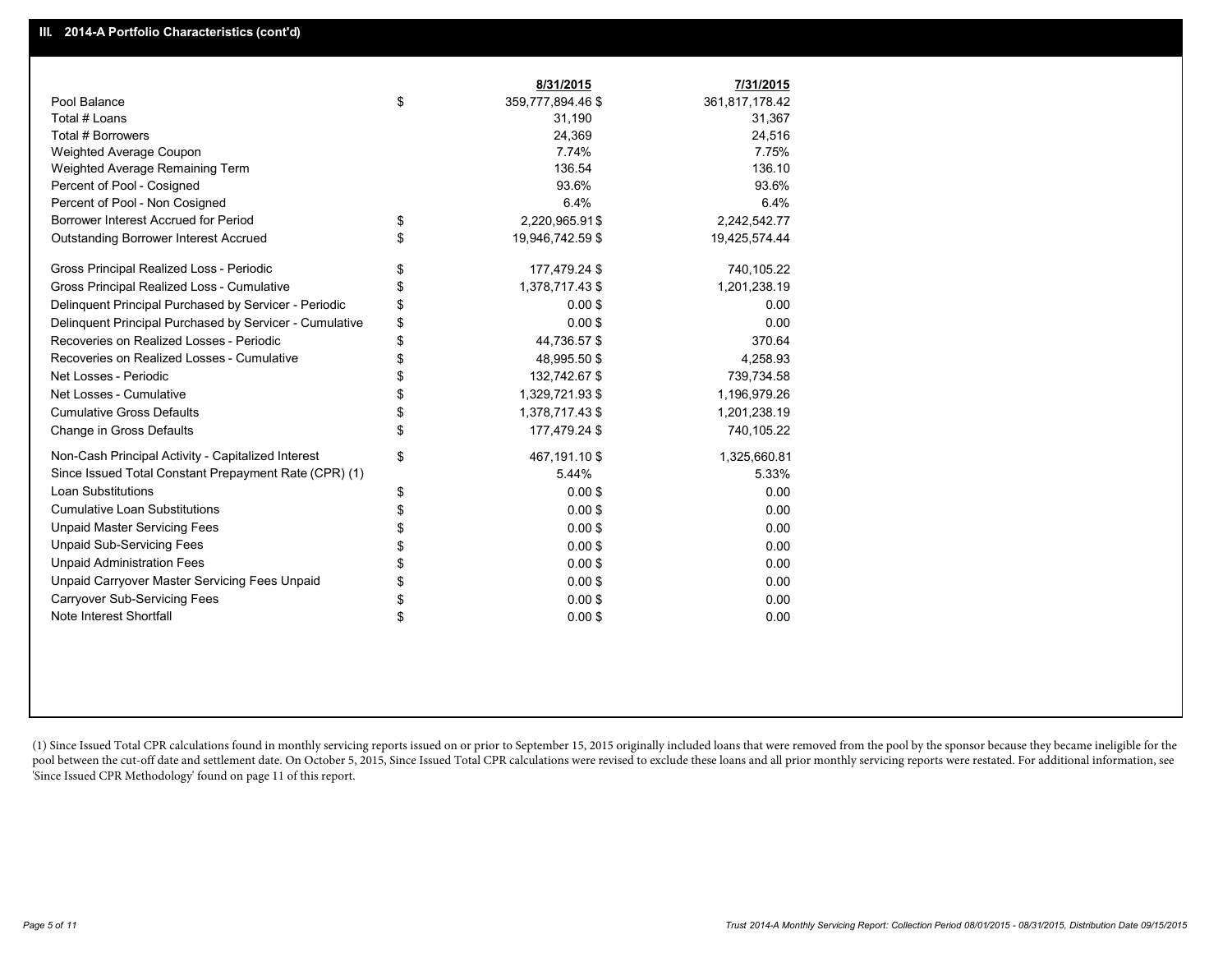#### **IV.2014-A Portfolio Statistics by Loan Program**

|                                                               | Weighted<br><b>Average Coupon</b> | # LOANS    |  | \$ AMOUNT        | $%$ *    |
|---------------------------------------------------------------|-----------------------------------|------------|--|------------------|----------|
| - Smart Option Deferred Loans                                 | 8.23%                             | 14,436 \$  |  | 145,593,034.68   | 42.681%  |
| - Smart Option Fixed Pay Loans                                | 7.80%                             | $9,205$ \$ |  | 119,446,069.87   | 35.016%  |
| - Smart Option Interest-Only Loans                            | 6.62%                             | 7,549 \$   |  | 76,080,370.38    | 22.303%  |
| - Other Loan Programs                                         | $0.00\%$                          | $0.00$ \$  |  | 0.00             | 0.000%   |
| <b>Total</b>                                                  | 7.74%                             | 31,190 \$  |  | 341,119,474.93   | 100.000% |
| Prime Indexed Loans -- Monthly Reset Adjustable               |                                   |            |  | \$0.00           |          |
| Prime Indexed Loans -- Monthly Reset Non-Adjustable<br>\$0.00 |                                   |            |  |                  |          |
| Prime Indexed Loans -- Quarterly Reset Adjustable             |                                   |            |  | \$0.00           |          |
| Prime Indexed Loans -- Quarterly Reset Non-Adjustable         |                                   |            |  | \$0.00           |          |
| Prime Indexed Loans -- Annual Reset                           |                                   |            |  | \$0.00           |          |
| T-Bill Indexed Loans                                          |                                   |            |  | \$0.00           |          |
| <b>Fixed Rate Loans</b>                                       |                                   |            |  | \$51,627,746.40  |          |
| <b>LIBOR Indexed Loans</b>                                    |                                   |            |  | \$308,150,148.06 |          |
|                                                               |                                   |            |  |                  |          |

\* Note: Percentages may not total 100% due to rounding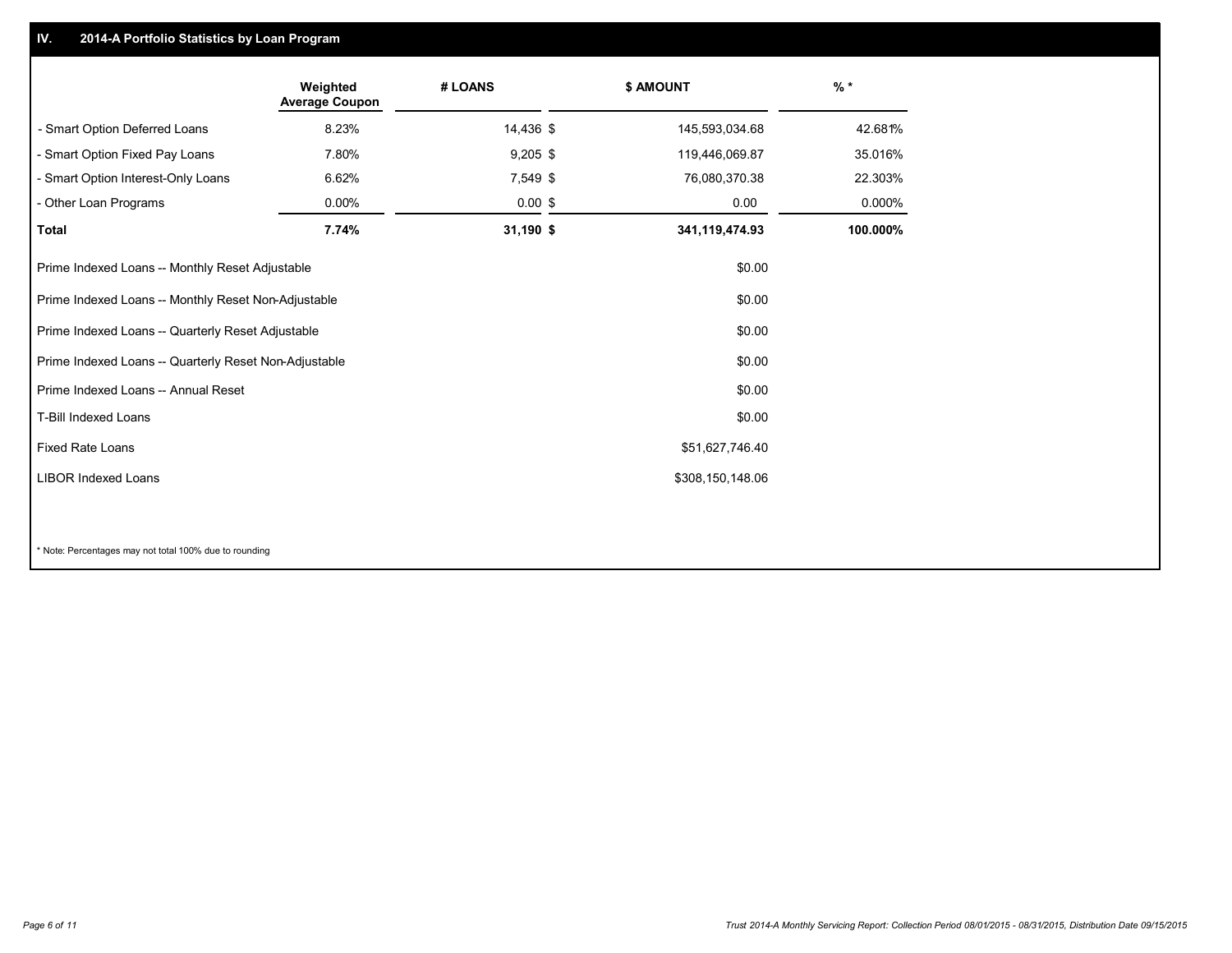|    |      | 2014-A Reserve Account and Principal Distribution Calculations          |                      |
|----|------|-------------------------------------------------------------------------|----------------------|
| А. |      | <b>Reserve Account</b>                                                  |                      |
|    |      | Specified Reserve Account Balance                                       | \$<br>958,735.00     |
|    |      | Actual Reserve Account Balance                                          | \$<br>958,735.00     |
| В. |      | <b>Principal Distribution Amount</b>                                    |                      |
|    |      | Class A Notes Outstanding                                               | \$<br>268,278,420.38 |
|    | ii.  | Pool Balance                                                            | \$<br>359,777,894.46 |
|    | iii. | <b>First Priority Principal Distribution Amount</b>                     | \$<br>0.00           |
|    | iv.  | Class A and B Notes Outstanding                                         | \$<br>304,278,420.38 |
|    | ν.   | First Priority Principal Distribution Amount                            | \$<br>0.00           |
|    | vi.  | Pool Balance                                                            | \$<br>359,777,894.46 |
|    | vii. | Specified Overcollateralization Amount                                  | \$<br>107,933,368.34 |
|    |      | viii. Regular Principal Distribution Amount                             | \$<br>52,433,894.26  |
|    |      |                                                                         |                      |
|    | ix.  | <b>Notes Outstanding</b>                                                | \$<br>346,278,420.38 |
|    | х.   | First Priority Principal Distribution Amount                            | \$<br>0.00           |
|    | Xİ.  | Regular Principal Distribution Amount                                   | \$<br>52,433,894.26  |
|    | xii. | Available Funds (after payment of waterfall items A through J) *        | \$<br>0.00           |
|    |      | xiii. Additional Principal Distribution Amount (min(ix - x - xi, xiii)) | \$<br>0.00           |
|    |      |                                                                         |                      |

\* Represents 50% of value if the principal balance of the notes is greater than 10% of initial principal balance of the notes or the Class A and Class B note are reduced to 0, otherwise the full value is shown.

┑

**V.**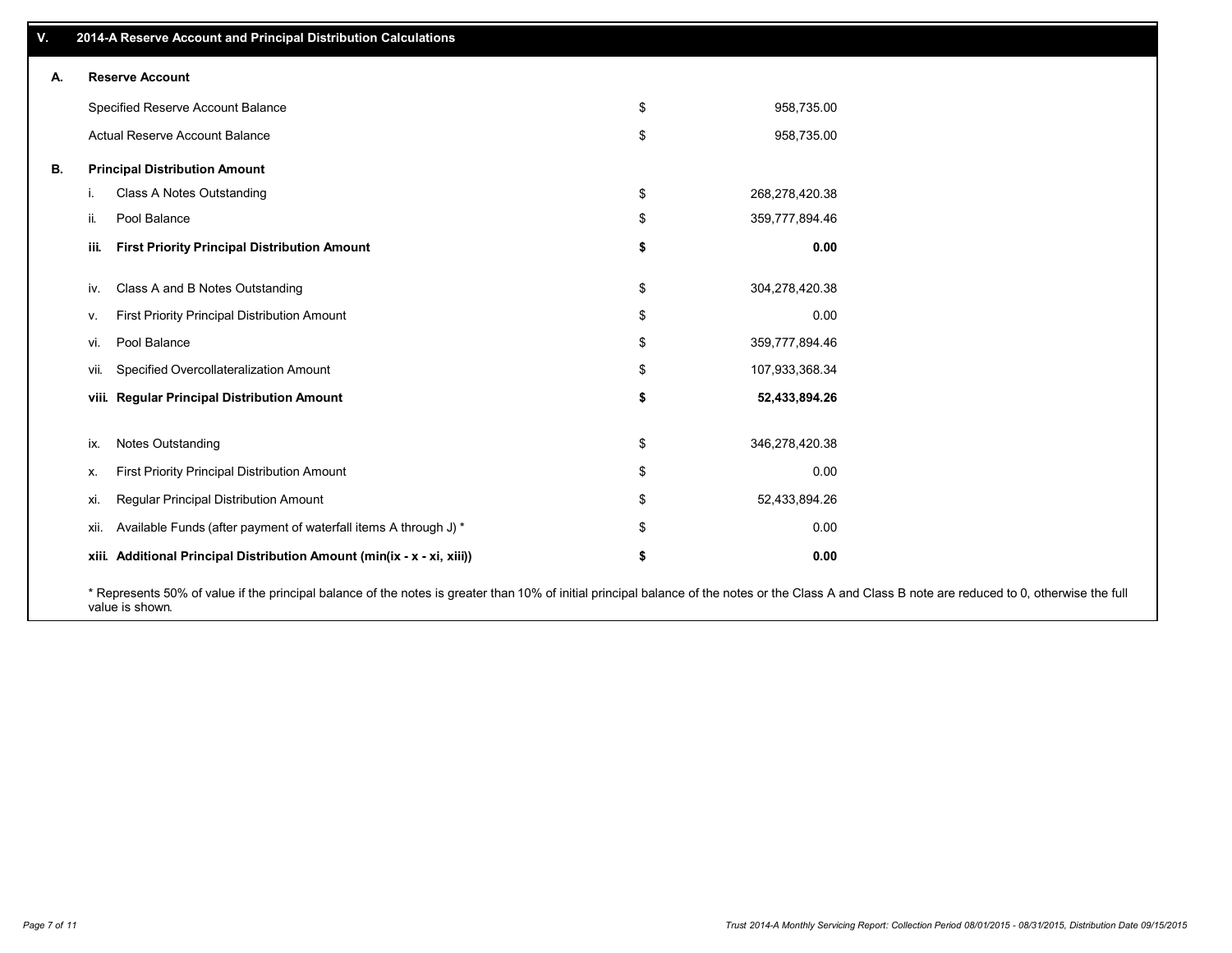| VI. | 2014-A Waterfall for Distributions                                                                                                                                                                  |          |                                  |                      |
|-----|-----------------------------------------------------------------------------------------------------------------------------------------------------------------------------------------------------|----------|----------------------------------|----------------------|
|     |                                                                                                                                                                                                     |          | Paid                             | <b>Funds Balance</b> |
|     | <b>Total Available Funds</b>                                                                                                                                                                        |          |                                  | \$<br>4,095,643.18   |
| A   | <b>Trustee Fees</b>                                                                                                                                                                                 | \$       | 0.00                             | \$<br>4,095,643.18   |
| B   | i. Master Servicing Fees                                                                                                                                                                            | \$       | 14,365.64                        | \$<br>4,081,277.54   |
|     | ii. Sub-Servicing Fees                                                                                                                                                                              | \$       | 215,484.64                       | \$<br>3,865,792.90   |
| C   | i. Administration Fees                                                                                                                                                                              | \$       | 6,667.00                         | \$<br>3,859,125.90   |
|     | ii. Unreimbursed Administrator Advances plus any Unpaid                                                                                                                                             | \$       | 0.00                             | \$<br>3,859,125.90   |
| D   | Class A Noteholders Interest Distribution Amount                                                                                                                                                    | \$       | 361,264.24                       | \$<br>3,497,861.66   |
| Е   | <b>First Priority Principal Payment</b>                                                                                                                                                             | \$       | 0.00                             | \$<br>3,497,861.66   |
| F   | Class B Noteholders Interest Distribution Amount                                                                                                                                                    | \$       | 120,000.00                       | \$<br>3,377,861.66   |
| G   | Class C Noteholders Interest Distribution Amount                                                                                                                                                    | \$       | 157,500.00                       | \$<br>3,220,361.66   |
| H   | Reinstatement Reserve Account                                                                                                                                                                       | \$       | 0.00                             | \$<br>3,220,361.66   |
|     | Regular Principal Distribution                                                                                                                                                                      | \$       | 3,220,361.66                     | \$<br>0.00           |
| J   | i. Carryover Master Servicing Fees                                                                                                                                                                  | \$       | 0.00                             | \$<br>0.00           |
|     | ii. Carryover Sub-servicing Fees                                                                                                                                                                    | \$       | 0.00                             | \$<br>0.00           |
| Κ   | Additional Principal Distribution Amount                                                                                                                                                            | \$       | 0.00                             | \$<br>0.00           |
| L   | Unpaid Expenses of Trustee                                                                                                                                                                          | \$       | 0.00                             | \$<br>0.00           |
| M   | Unpaid Expenses of Administrator                                                                                                                                                                    | \$       | 0.00                             | \$<br>0.00           |
| N   | Remaining Funds to the Excess Distribution Certificateholder                                                                                                                                        | \$       | 0.00                             | \$<br>0.00           |
|     | <b>Waterfall Conditions</b>                                                                                                                                                                         |          |                                  |                      |
|     |                                                                                                                                                                                                     |          |                                  |                      |
| А.  | <b>Class C Noteholders' Interest Distribution Condition</b>                                                                                                                                         |          |                                  |                      |
|     | Pool Balance<br>i.<br>Class A and B Notes Outstanding<br>ii.                                                                                                                                        | \$<br>\$ | 359,777,894.46<br>304,278,420.38 |                      |
|     | Class C Noteholders' Interest Distribution Ratio (i / ii)<br>iii.                                                                                                                                   |          | 118.24%                          |                      |
|     | Minimum Ratio<br>iv.                                                                                                                                                                                |          | 110.00%                          |                      |
|     | Is the Class C Noteholders' Interest Distribution Condition Satisfied (iii > iv)<br>ν.                                                                                                              |          | Y                                |                      |
|     |                                                                                                                                                                                                     |          |                                  |                      |
|     | Note: If the Class C Noteholders' Interest Distribution Condition is satisfied then the amount of interest accrued at the Class C Rate for the Accrual Period is Released on the distribution Date. |          |                                  |                      |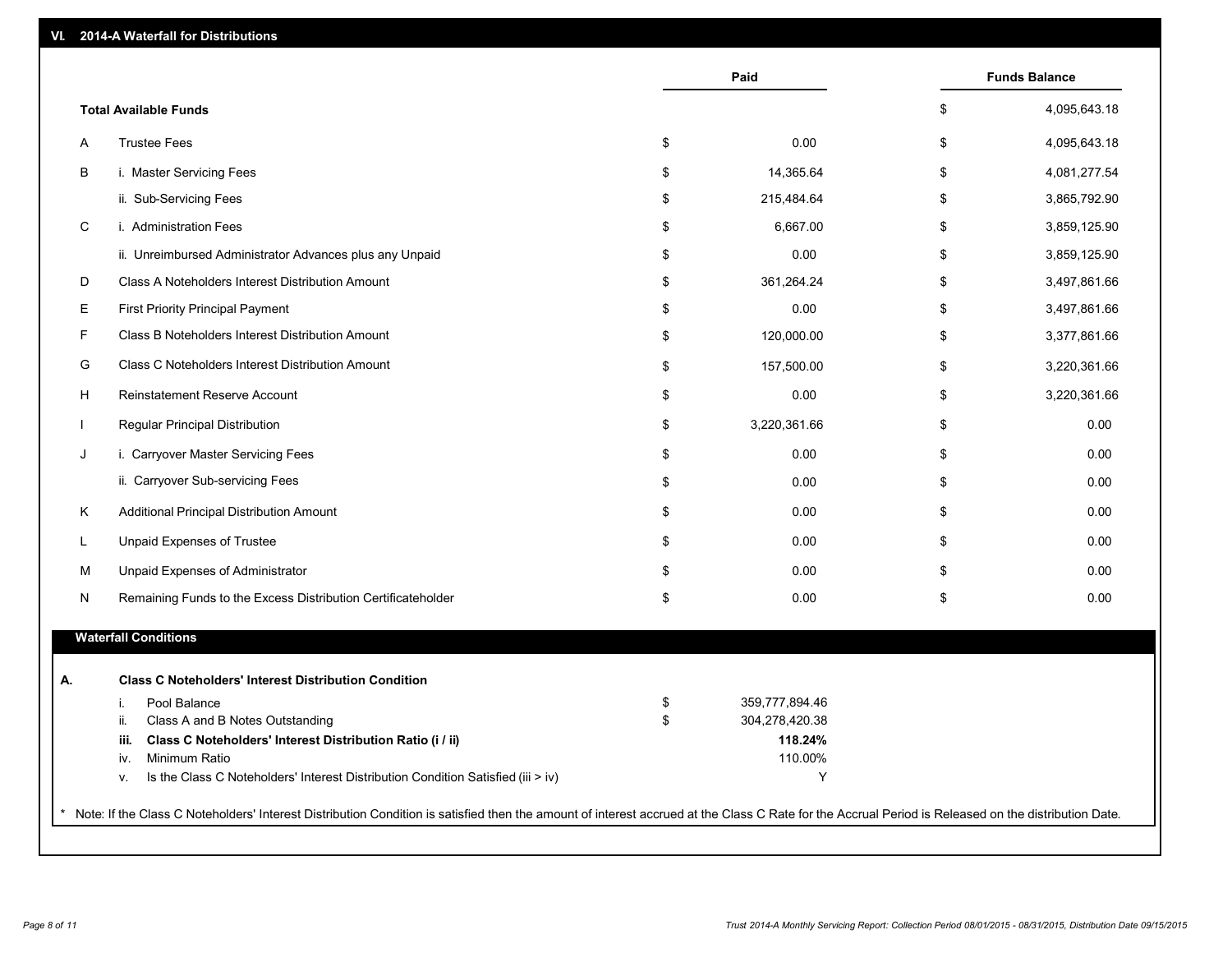| <b>Distribution Amounts</b>                                |                                |                                |                         |
|------------------------------------------------------------|--------------------------------|--------------------------------|-------------------------|
|                                                            | <b>A1</b>                      | A2A                            | A2B                     |
| Cusip/Isin                                                 | 784456AA3                      | 784456AB1                      | 784456AC9               |
| <b>Beginning Balance</b>                                   | \$<br>82,278,420.38            | \$<br>68,000,000.00            | \$<br>68,000,000.00     |
| Index                                                      | <b>LIBOR</b>                   | <b>FIXED</b>                   | <b>LIBOR</b>            |
| Spread/Fixed Rate                                          | 0.50%                          | 3.05%                          | 1.15%                   |
| Record Date (Days Prior to Distribution)                   | <b>1 NEW YORK BUSINESS DAY</b> | <b>1 NEW YORK BUSINESS DAY</b> | 1 NEW YORK BUSINESS DAY |
| Accrual Period Begin                                       | 8/17/2015                      | 8/15/2015                      | 8/17/2015               |
| <b>Accrual Period End</b>                                  | 9/15/2015                      | 9/15/2015                      | 9/15/2015               |
| Daycount Fraction                                          | 0.08055556                     | 0.08333333                     | 0.08055556              |
| Interest Rate*                                             | 0.69760%                       | 3.05000%                       | 1.34760%                |
| <b>Accrued Interest Factor</b>                             | 0.000561956                    | 0.002541667                    | 0.001085567             |
| <b>Current Interest Due</b>                                | \$<br>46,236.82                | \$<br>172,833.33               | \$<br>73,818.53         |
| Interest Shortfall from Prior Period Plus Accrued Interest |                                | \$                             | \$                      |
| <b>Total Interest Due</b>                                  | 46,236.82                      | \$<br>172,833.33               | \$<br>73,818.53         |
| <b>Interest Paid</b>                                       | 46,236.82                      | \$<br>172,833.33               | \$<br>73,818.53         |
| <b>Interest Shortfall</b>                                  |                                | \$                             |                         |
| Principal Paid                                             | \$3,220,361.66                 | \$                             |                         |
| <b>Ending Principal Balance</b>                            | \$<br>79,058,058.72            | \$<br>68,000,000.00            | \$<br>68,000,000.00     |
| Paydown Factor                                             | 0.027291201                    | 0.000000000                    | 0.000000000             |
| <b>Ending Balance Factor</b>                               | 0.669983548                    | 1.000000000                    | 1.000000000             |

\* Pay rates for Current Distribution. For the interest rates applicable to the next distribution date, please see https://www.salliemae.com/about/investors/data/SMBabrate.txt.

**VII. 2014-A Distributions**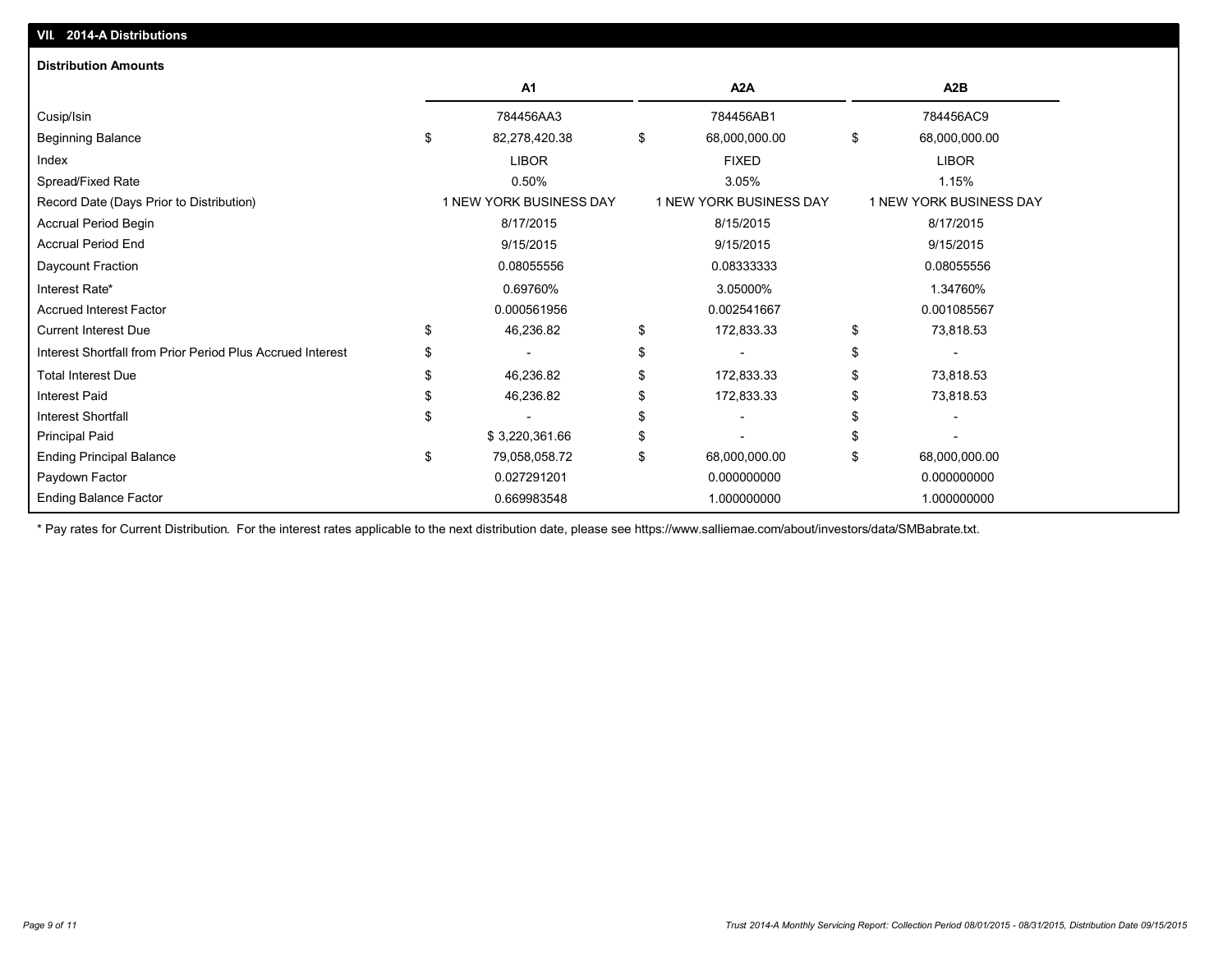| VII. 2014-A Distributions                                  |                        |                                |           |                                |    |                         |
|------------------------------------------------------------|------------------------|--------------------------------|-----------|--------------------------------|----|-------------------------|
| <b>Distribution Amounts</b>                                |                        |                                |           |                                |    |                         |
|                                                            |                        | A <sub>3</sub>                 |           | в                              |    | С                       |
| Cusip/Isin                                                 |                        | 784456AD7                      |           | 784456AE5                      |    | 784456AF2               |
| <b>Beginning Balance</b>                                   | \$                     | 50,000,000.00                  | \$        | 36,000,000.00                  | \$ | 42,000,000.00           |
| Index                                                      |                        | <b>LIBOR</b>                   |           | <b>FIXED</b>                   |    | <b>FIXED</b>            |
| Spread/Fixed Rate                                          |                        | 1.50%                          |           | 4.00%                          |    | 4.50%                   |
| Record Date (Days Prior to Distribution)                   |                        | <b>1 NEW YORK BUSINESS DAY</b> |           | <b>1 NEW YORK BUSINESS DAY</b> |    | 1 NEW YORK BUSINESS DAY |
| Accrual Period Begin                                       |                        | 8/17/2015                      |           | 8/15/2015                      |    | 8/15/2015               |
| <b>Accrual Period End</b>                                  | 9/15/2015<br>9/15/2015 |                                | 9/15/2015 |                                |    |                         |
| Daycount Fraction                                          |                        | 0.08055556                     |           | 0.08333333                     |    | 0.08333333              |
| Interest Rate*                                             |                        | 1.69760%                       |           | 4.00000%                       |    | 4.50000%                |
| <b>Accrued Interest Factor</b>                             |                        | 0.001367511                    |           | 0.003333333                    |    | 0.003750000             |
| <b>Current Interest Due</b>                                | \$                     | 68,375.56                      | \$        | 120,000.00                     | \$ | 157,500.00              |
| Interest Shortfall from Prior Period Plus Accrued Interest |                        |                                | \$        |                                | S  |                         |
| <b>Total Interest Due</b>                                  |                        | 68,375.56                      | \$        | 120,000.00                     | S  | 157,500.00              |
| <b>Interest Paid</b>                                       |                        | 68,375.56                      | \$        | 120,000.00                     | S  | 157,500.00              |
| <b>Interest Shortfall</b>                                  |                        |                                | \$        |                                |    |                         |
| <b>Principal Paid</b>                                      |                        |                                | \$        |                                |    |                         |
| <b>Ending Principal Balance</b>                            |                        | 50,000,000.00                  | \$        | 36,000,000.00                  | \$ | 42,000,000.00           |
| Paydown Factor                                             |                        | 0.000000000                    |           | 0.000000000                    |    | 0.000000000             |
| <b>Ending Balance Factor</b>                               |                        | 1.000000000                    |           | 1.000000000                    |    | 1.000000000             |
|                                                            |                        |                                |           |                                |    |                         |

\* Pay rates for Current Distribution. For the interest rates applicable to the next distribution date, please see https://www.salliemae.com/about/investors/data/SMBabrate.txt.